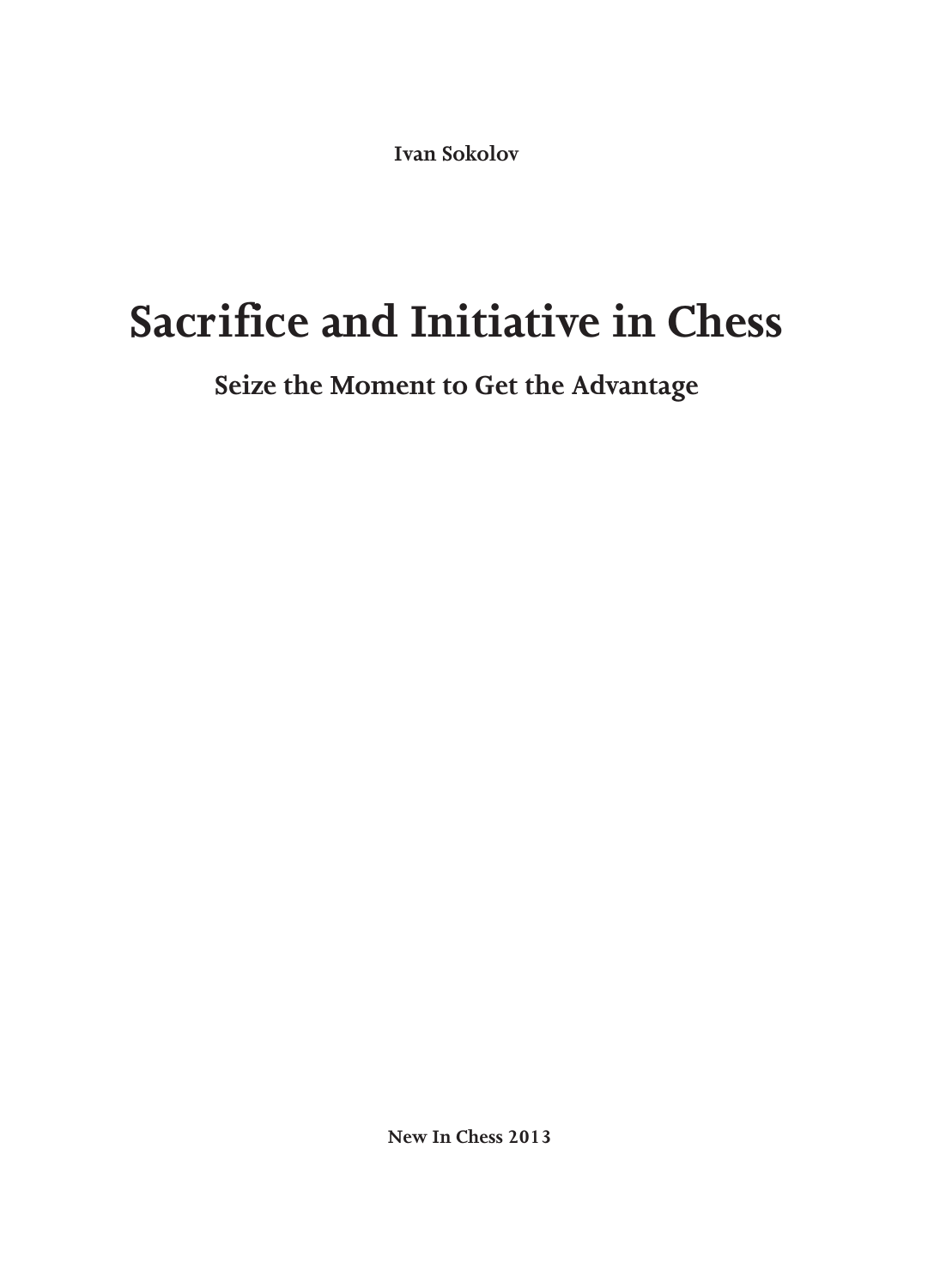### **Contents**

| Part I     |
|------------|
| Chapter 1  |
| Chapter 2  |
| Chapter 3  |
| Chapter 4  |
| Chapter 5  |
| Chapter 6  |
| Chapter 7  |
|            |
| Chapter 8  |
| Chapter 9  |
| Chapter 10 |

 $\Box$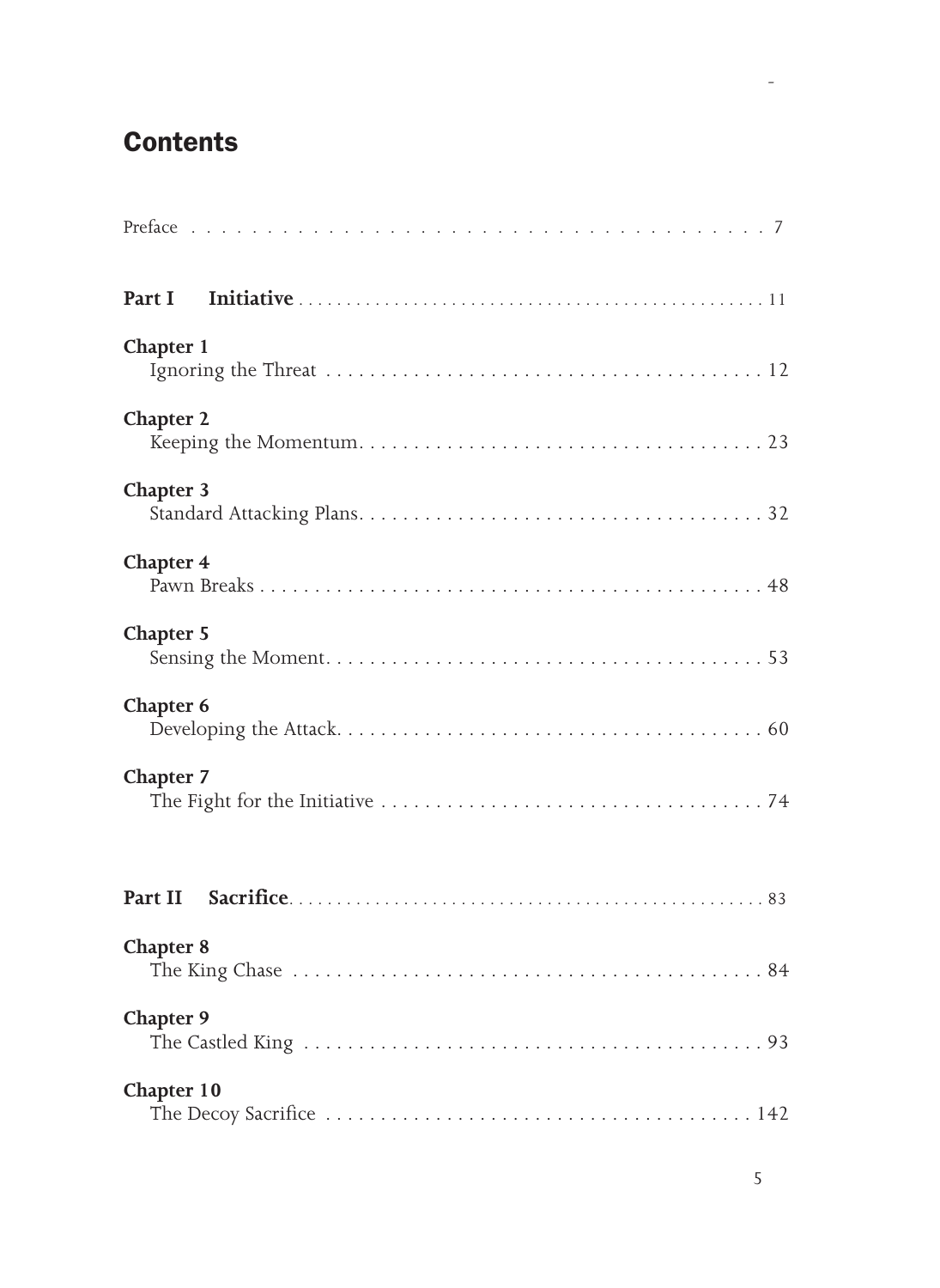#### Sacrifice and Initiative in Chess

| Chapter 11 |
|------------|
| Chapter 12 |
| Chapter 13 |
| Chapter 14 |
| Chapter 15 |
| Chapter 16 |
|            |
|            |
|            |
|            |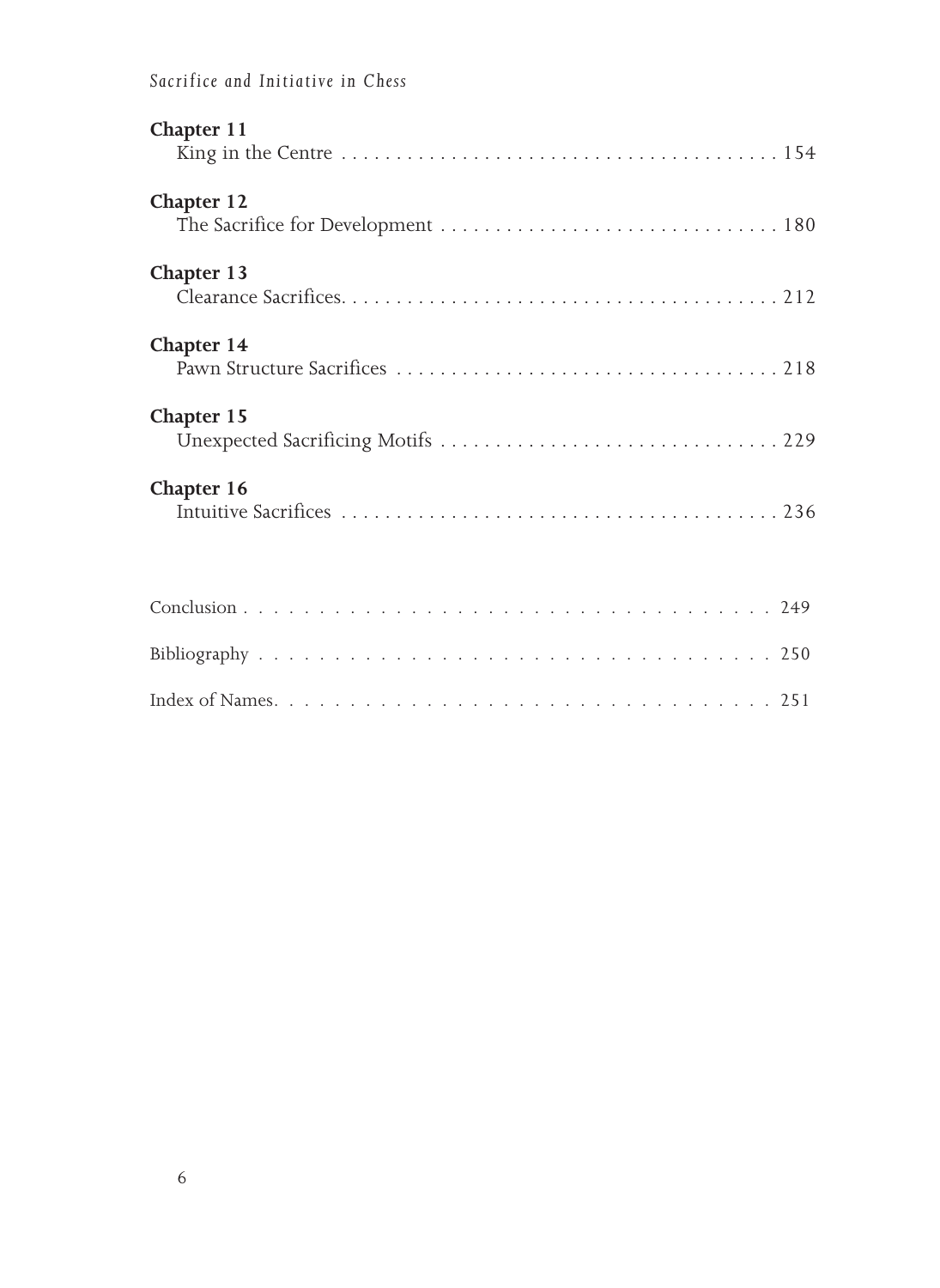#### Preface

'Sacrifice and Initiative' is a book I have wanted to write for a long time.

Though these are the two most important aspects of dynamic play, they have been largely ignored by chess authors and publishing houses and we still have very little work published on the subject.

Yes, we do have plenty of books dealing with tactical training, tactical motifs, combinations... but those are actually 'shame sacrifices', meaning that after a forced sequence of moves, the sacrificing side gets his material investment back with interest.

On the subject of the 'true sacrifice', where the sacrificing side takes off on a journey, on a slippery



 *-* 

road with no guarantees, still very little work has been published, and we often have to go as far back as Rudolf Spielmann or Vladimir Vukovic to find a good, structured work.

My work has taken me a long time.

To reach a final decision on the selection of the games, I played through almost 1,000 games, from the old masters to the modern gladiators, in order to select 200 games for a 'work database'. And out of this work database eventually came my final selection.

The reader will quickly notice that the great majority of games are from the Tal period onwards – the 'old masters' are barely present. There is a reason for this. When I played through and analysed the old masters' games, it quickly became obvious that in the old days, the defenders simply did not defend well, so the attacker was usually not put to the ultimate test to justify his material investments.

After selecting the games, I had to classify them in a structure of attacking themes.

First I made a separation between an 'Initiative' and a 'Sacrifice' part, and then a further division into separate attacking themes. But the reader has to understand that all those themes  $-$  well, 90% of them any how  $-$  are interwoven! It is very rare that a 'true sacrifice' game is won by using only one single motif. Usually a combination of at least two different attacking themes is needed in order to win in an attack introduced by a 'true sacrifice'.

For the theme selection and the book structure I have tried to combine common knowledge (since the days of Spielmann's book 'The Art of Sacrifice in Chess', in German *Richtig opfern!*) with modern practice and find a balance between the two.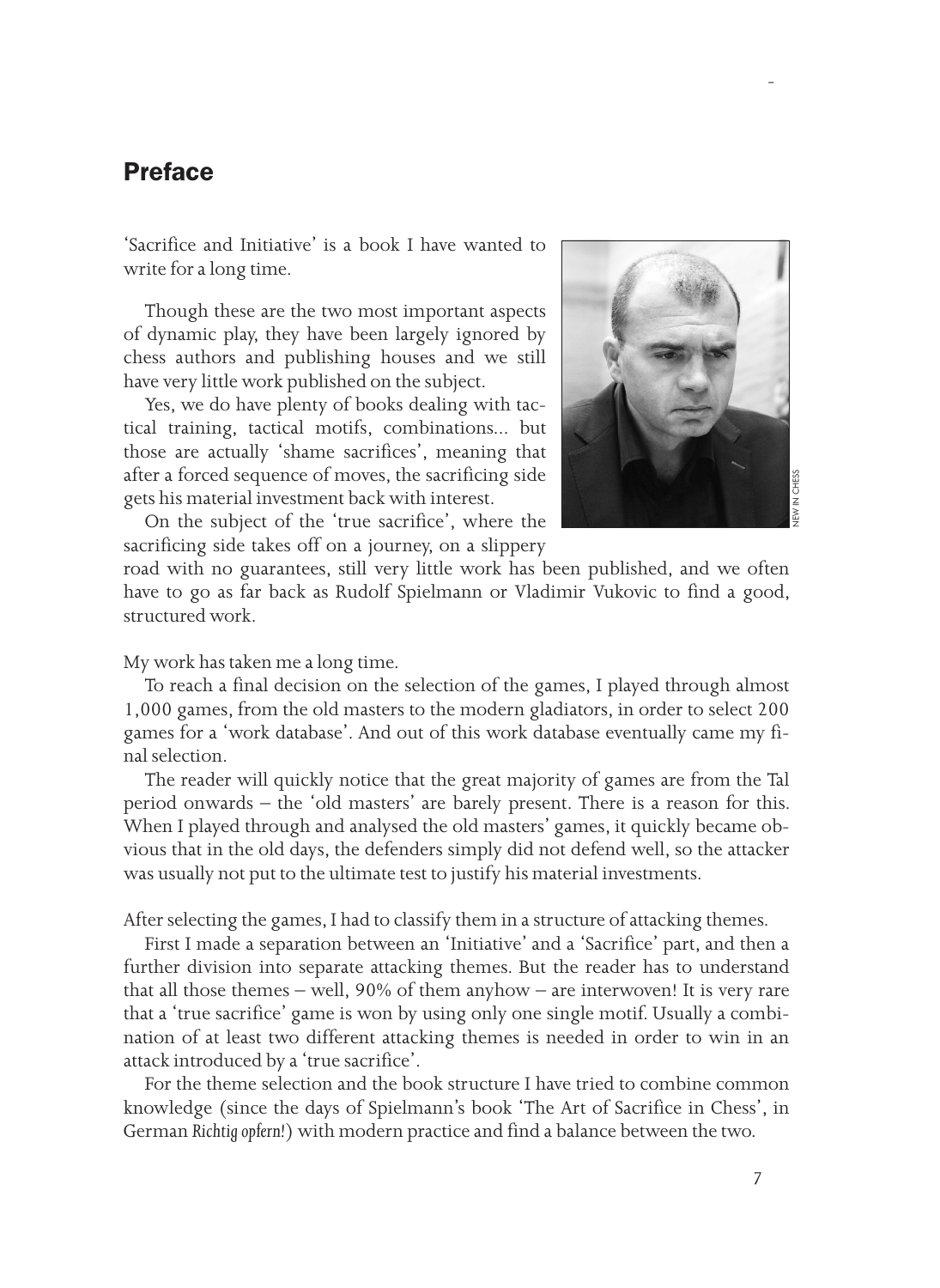*Sac ri fice and Ini tia tive in Chess*

Before every chapter, the reader can find explanations of the theme at hand. Here, however, I will give a general set of 'rules' which can be universally applied to the theme of 'sacrifice & initiative':

- taking over the initiative of ten means you have to ignore your opponent's threat
- when your opponent poses a threat, try to find a way to ignore it
- $-$  an opponent's threat can be ignored by posing a higher-degree threat of your own
- to get to your opponent's king in the centre or a castled king, you need open files and diagonals, and you should often be ready to sacrifice to achieve this
- removing the pawn defences in front of the enemy king is often essential, and frequently the only way to achieve this is with a piece sacrifice
- $-$  in many cases an essential piece in the attack (in order to weave a mating net) is the knight!
- $-$  a king chase is often difficult to calculate accurately until the end, but it mostly works for the attacking side
- assessing the ratio of 'attackers vs defenders' (i.e., the forces in the attack as opposed to the forces in the defence) is always a good way to get an idea if 'something can work'
- never recapture a piece immediately without thinking, unless it is absolutely forced, as alternatives may offer surprising tactics
- once you are on the attack, never look back!
- $-$  once you are on the attack, do not think about the desired result  $-$  look for moves instead! Thinking about the result during the game puts a 'mental brake' on the attacker
- $-$  once you are swimming in the stream of the 'sacrificing river'  $-$  swim! Do not look for a lifeboat. The best attacking ideas take an effort and they take courage!

Writing this book has also helped me understand some of the great players better.

Mikhail Tal's sacrifices have a reputation that there was a significant amount of bluff involved, and before I started working on this book and had a serious look at his sacrifices, I was inclined to concur to this general opinion.

But nothing could be further from the truth! Even if you give them enough time to run, computer engines are not able to refute 90% of Tal's sacrifices. There is always compensation even against the very best defence, and most of the time it is enough for at least a draw.

Of course, I do not know, and I will never find out, how much of those possibilities Tal actually saw and how much of it was his 'intuition' (please see in the chapter on 'Intuitive Sacrifices' my opinion on this subject). But I'm sure he saw a lot! Tal was an attacking devil, a nine-headed monster, a true Houdini. Not that crap we buy for 80 euros and install on our computers – Tal was the real deal. He could hide an elephant!

David Bronstein had many original ideas, but in genuine attacking play, attacking geniuses like Tal and Spassky were head and probably also shoulders above him.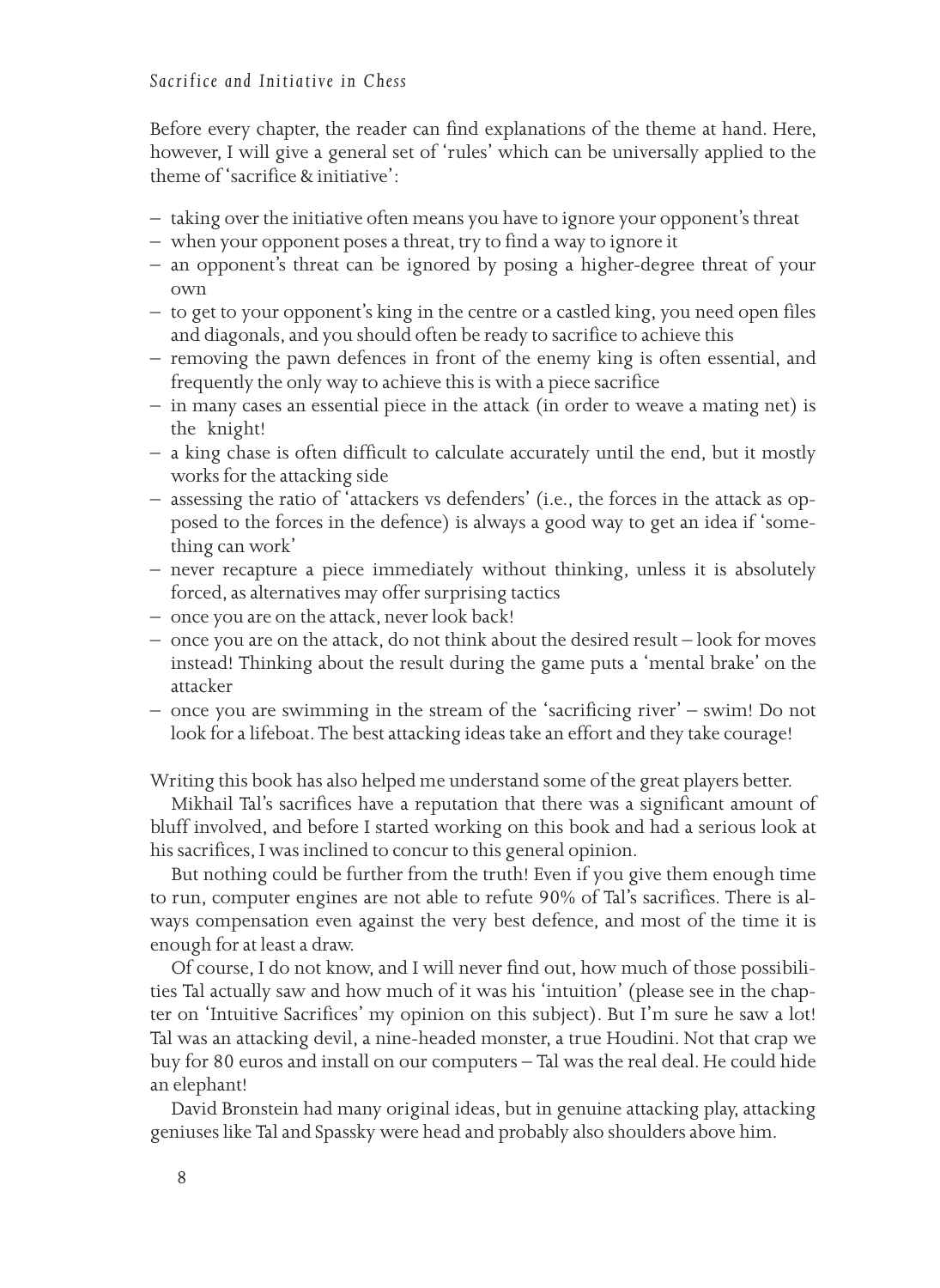There are also things I already knew that were confirmed by my work on this book:

- the involvement of computer engines has killed part of Kasparov's attacking genius
- Spassky was a brilliant attacker, and every chess player is well advised to study his games
- $-$  from the modern elite, the player who is the most inclined to take off on the slippery road of an intuitive sacrifice is probably Aronian.

Throughout the book I have highlighted important tips with italics. These tips are repeated at the end of each chapter, so they will be easier to memorize.

I hope that after reading this book, the reader will improve his attacking skills and recognize attacking patterns more easily.

I also hope that the reader will enjoy playing through the selected games, as much as I have enjoyed analysing them!

> *13 June 2013 Ivan Sokolov*

 *-*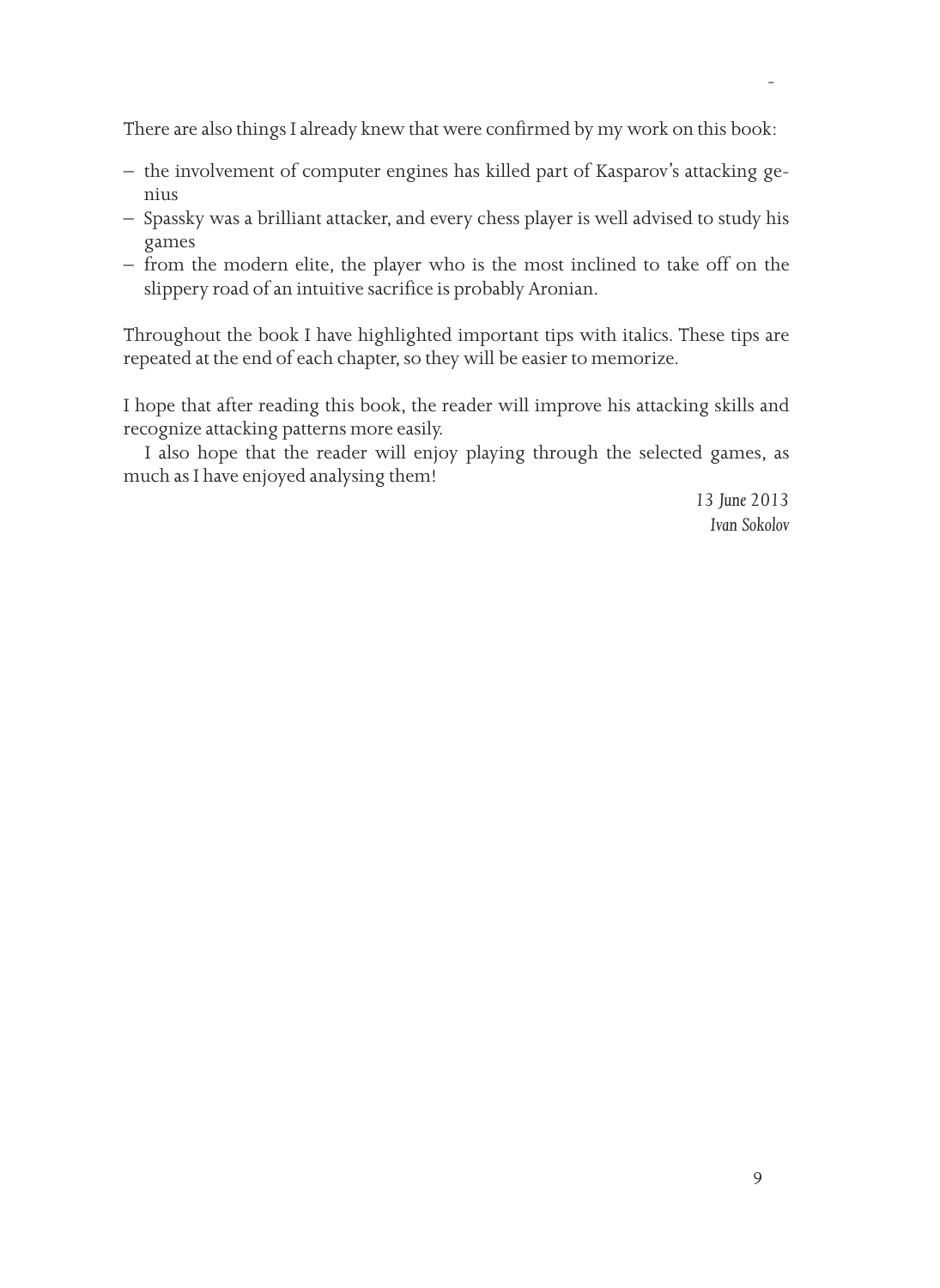### **Chapter 6**

## **Developing the Attack**

A necessary requirement for an attack on a certain part of the board is to have more pieces working on that part of the board (the attackers vs defenders ratio). So try to direct your pieces to the side on which you want to attack. Just one piece working on its own cannot achieve much, neither in the attack nor in the defence.

In the following, quite recent game we find a beautiful example of a seamless development of an attack on the kingside, eventually resulting in a mating net around the king in the centre.

Carlsen advances his kingside pawns and grabs space. White's seemingly open king is very safe since Carlsen has more space, his pieces are better coordinated and throughout the game he keeps a highly favourable attackers vs defenders ratio on the kingside.

The game is concluded with a nice mating net. The ease of Carlsen's play is impressive!

Game 30 SI 32.8  $(B32)$ Carlsen, Magnus Nakamura, Hikaru Wijk aan Zee 2013 (12) 1.e4 c5 2. 行3 2c6 3.d4 cxd4 4. Axd4 e5 5. Ab5 d6 6. g3 h5 7.21c3 a6 8.2a3 b5 9.2d5 12.c3 h4

I have included this game because of the ease with which Carlsen develops his attack and concludes the game. At least I was very impressed watching it live, passing by their table and feeling Carlsen's ease playing a seemingly very complicated position.



With his h-pawn push Nakamura is trying to create counterplay on the kingside, and also to provoke a reaction by White. Carlsen continues his development undisturbed.

#### 13. 2c2! **gxd5**

It transpires that the push to h3 is not going to bring Black any of the desired counterplay: after 13...h3 14. $\&$ f1 White's bishop is actually good on the f1-a6 diagonal, especially in connection with a later pawn push a2-a4: 14. gxd5 15.exd5 2a5 16. e3 g6 17.a4 and White is better.

#### 14.exd5 4a5

This knight will prove misplaced on a5 and will stay on the edge of the board for a long time. Carlsen, being virtually a piece up on the kingside, senses the moment to start action there!

#### 15.f4! 2f5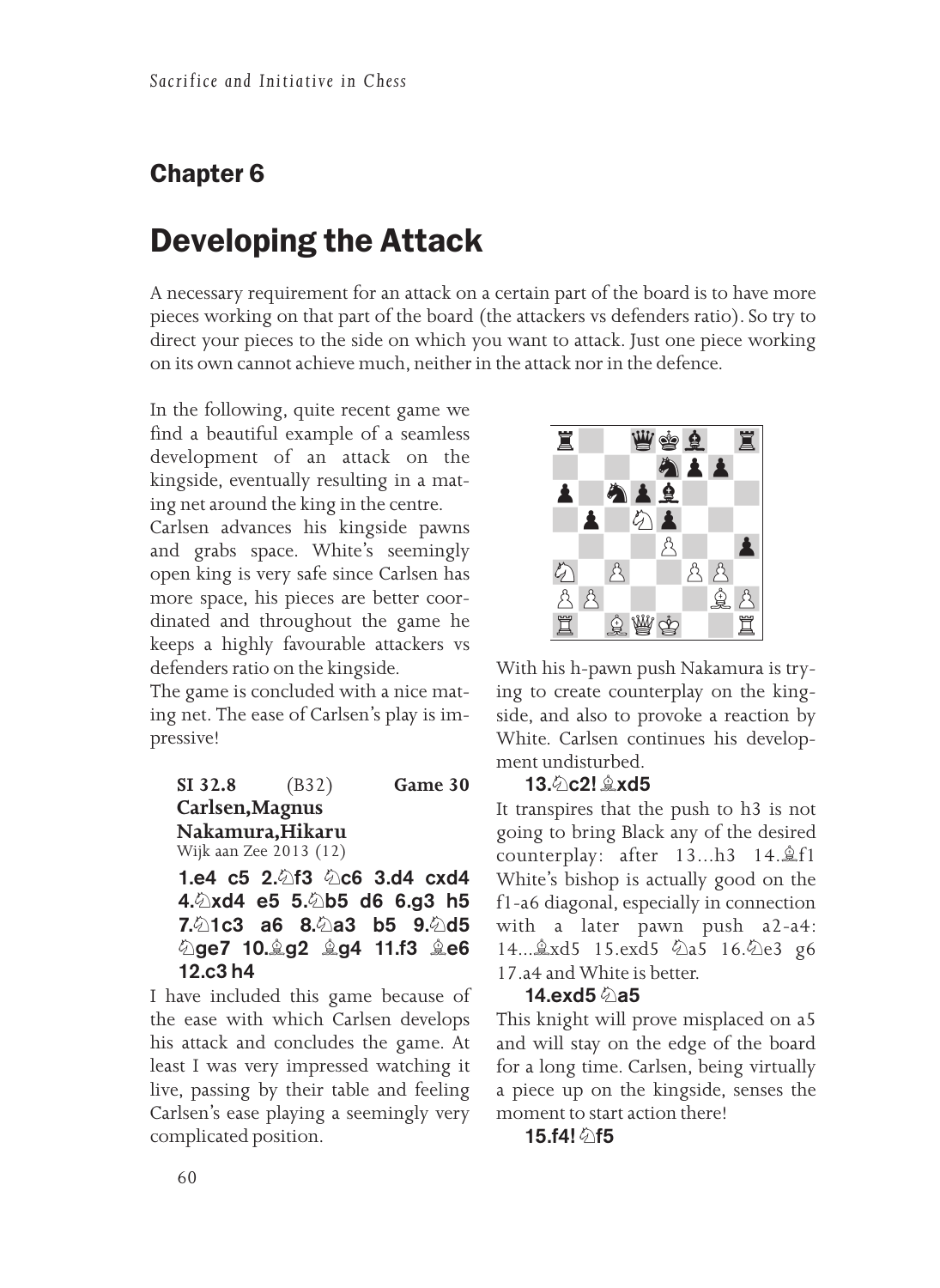

With virtually an extra piece on the kingside, Carlsen feels comfortable to continue his action there. I will repeat once more the necessity to assess the ratio of potential attackers vs defenders on the part of the board you are planning to start your ac tion! *If you start your ac tion on a side of the board where you are vir tu ally a piece up, feel com fort able about it, be cause as a rule of thumb it mostly works* – in 90% of the cases!

#### 16.g4! h3 17. $\triangleq$ e4  $\triangleq$ h4

17... $\mathcal{W}h4+$  is just one empty check, since Black has no pieces on the kingside to help his queen: 18. 宫f1 公h6 19. $\mathbb{Z}$ g1. White is better and Black already has to start worrying about his queen getting trapped.



#### 18.0-0!

Again good judgement by Carlsen! I remember that when I was passing by and looking at this particular position, I wondered whether White's seemingly open king's position might offer Black attacking chances. Actually, due to the absence of Black's light-squared bishop and because he does not have enough pieces on the kingside, White's king will be perfectly safe on h1.

#### 18...g6 19.®h1 Ãg7 20.f5! gxf5 21.gxf5

 $21.\n$ <del>\$xf5</del>, playing for light-square control, was also possible.

#### $21...$

This knight will be a lone soldier stranded in the enemy camp – but more of a prisoner than an attacker.

For better or worse,  $21...$  $46$ , stopping the advance of White's f- pawn, was the only move.

#### 22.f6! **gf8**

 $22...\&x\overline{x}6$ ? was not possible due to 23. f3 公f4 (23... Ih4 loses material due to 24. g5) 24. kxf4 exf4 25. Wyxf4 **Ih4** (or 25... – ©e7 26. 当xf6! 当xe4+ 27. If3) 26. 瞥f5 瞥e7 27. Iae1 盒e5  $28.\overline{\&}$ d4 and with his king stuck in the centre and his pieces uncoordinated, Black's position would quickly collapse.

#### 23. *¥*f3



It is interesting to take stock now. Black has his two knights (on a5 and g2) disconnected from the rest of his forces and out of play, while the rest of his forces ( $\mathcal{H}$ d8,  $\mathcal{L}$ f8,  $\mathcal{L}$ a8,  $\mathcal{L}$ h8) are all still at their starting squares! This posi-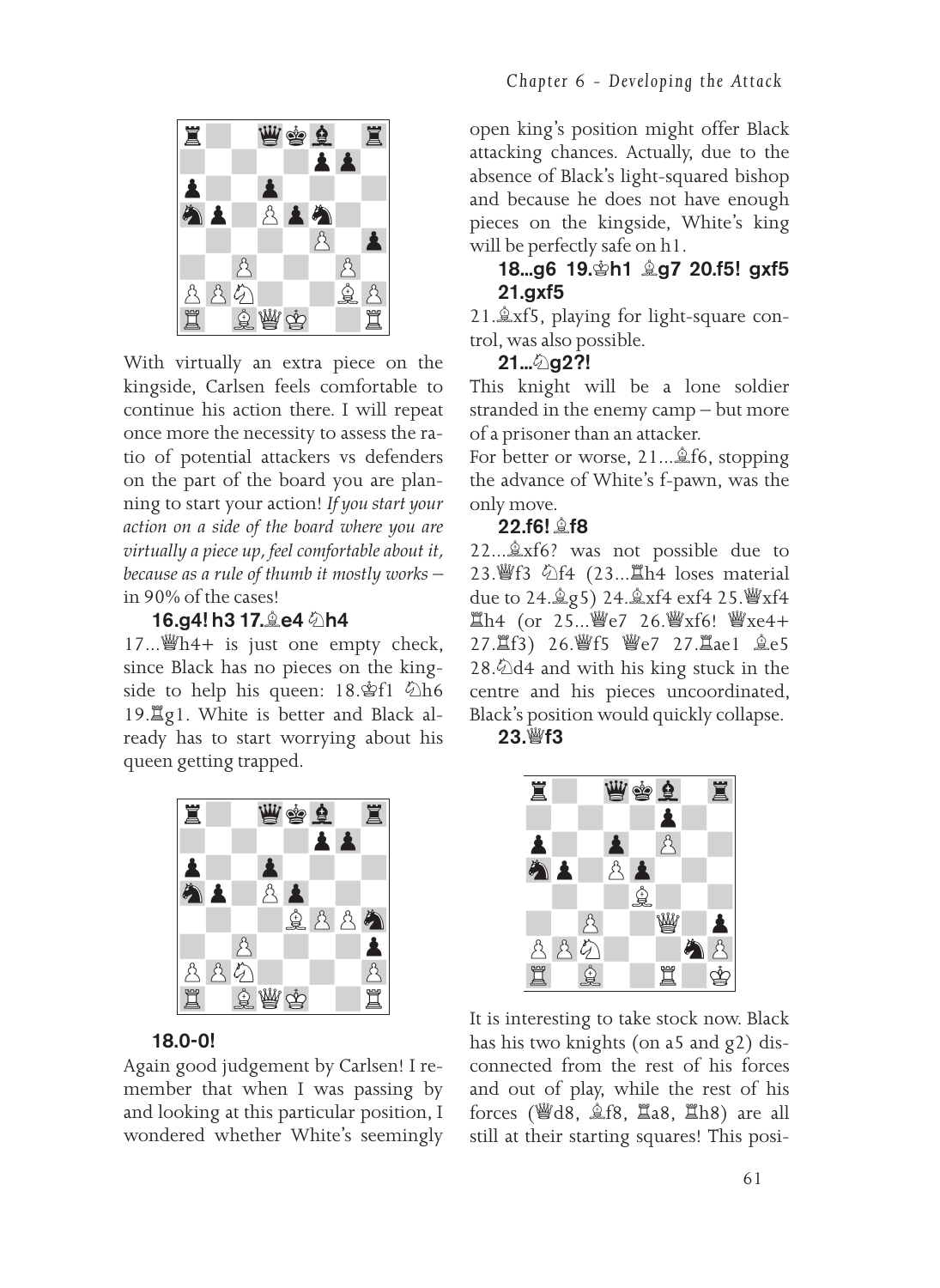tion more resembles a game from a simultaneous display than a top game in the A-group of the Tata Steel chess tournament! And the ease with which Carlsen got to this position is remarkable. Magnus now executes directly, precisely and brutally.

#### 23... Wc7 24. 2b4!

Black's knight will eventually move from a5 - which means the white knight will jump to c6!

#### 24... 2b7 25. 2c6 2c5 26. gf5! **Ad7**

Black's knight continues on a senseless journey, however he has no moves here, and the only other option was to resign.

#### 27.**≜g5** 28. Wh5 ி்h6 29. e6!

Black cannot move a single piece, while 30. e7 followed by 31. *Wexf7* is a deadly threat.

#### 29... Xg5

Or 
$$
29...\text{4 }30.\text{Exf4 exf4 }31.\text{Ze1}.
$$
 30.



A nice final picture.

 $(C92)$ Game 31 RL 26.3 **Fischer, Robert** Stein.Leonid Sousse Interzonal 1967 (7) 1.e4 e5 2. 行3 2c6 3. gb5 a6 4. a4 公f6 5.0-0 ge7 6. le1 b5 7. b3 d6 8.c3 0-0 9.h3 鱼b7 10.d4  $\Diamond$ a5 11. e c2  $\Diamond$ c4 12.b3 වා6 13.වා bd2 වා bd7 14.b4 exd4 15.cxd4 a5 16.bxa5 c5 17.e5! dxe5 18.dxe5 4d5 19.4e4 4b4 20. b1 **罝xa5** 



This is a famous game of the 11th World Champion from the interzonal tournament, where he started so convincingly but would never finish, leaving the event when he had a huge lead. We will look at the way Fischer develops his kingside attack here. It is instructive because it is a standard type attack which may arise in the middlegame from different opening lines.

#### 21. *We2*

It is clear that White's chances lie on the kingside. He is going to attack there with all of his well-coordinated pieces, apart from his  $\Xi$ a1. Black's defenders on the kingside are likely to be outnumbered, which is a good sign for the attacking side. Fischer was not interested in a small advantage of the type White gets after 21.2fg5 <u>2xe4</u> 22.2xe4 2xg5 23. gxg5 曾xg5 24. 曾xd7.

#### 21... Db6 22. Dfg5

This forces Black to part with his lightsquared bishop.

22...இxe4 23. @xe4 g6 24. @h4! Forcing Black to further weaken his kingside, thus creating sacrificial motifs.

#### 24...h5 25. *w*g3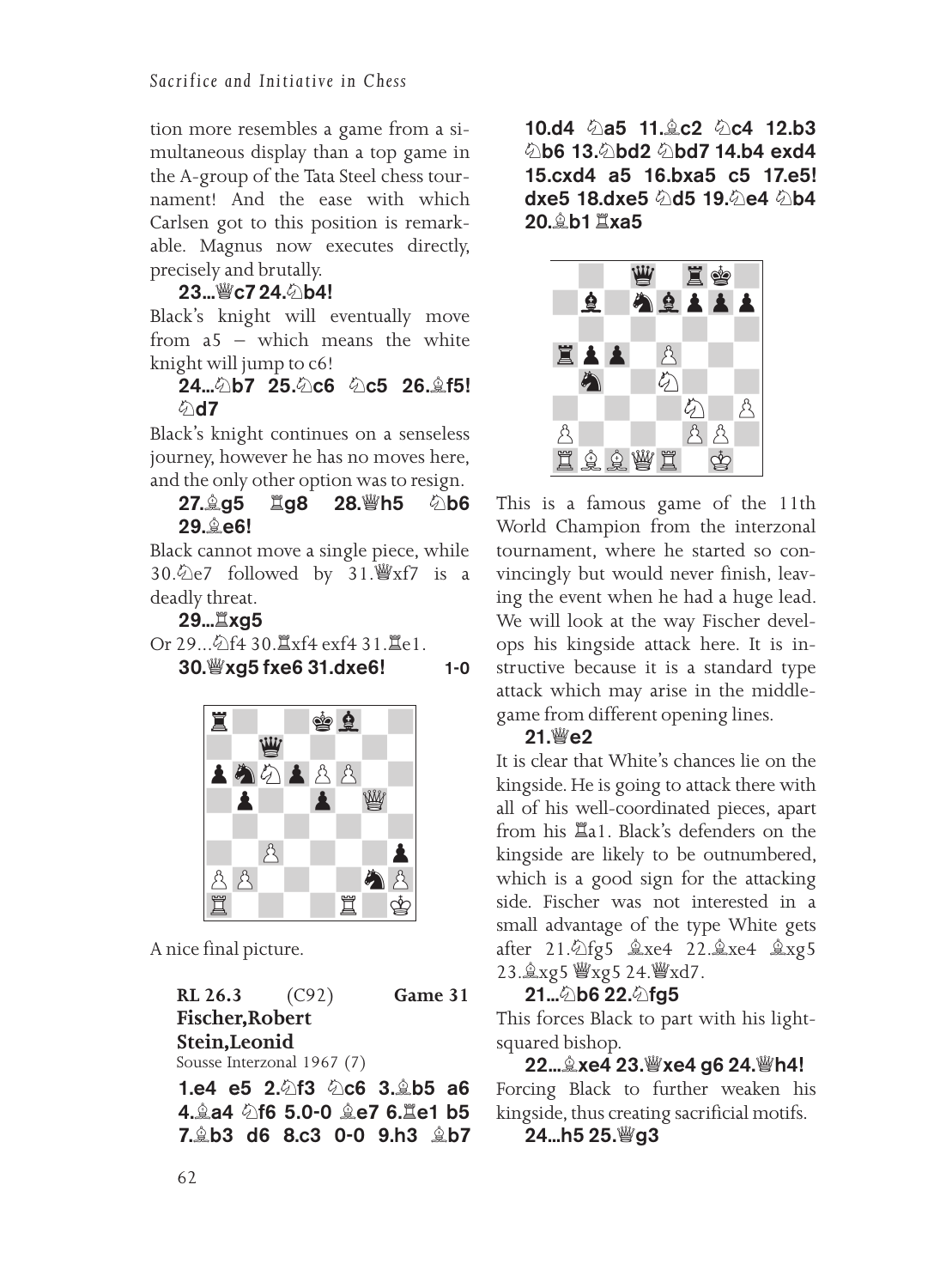### **Chapter 12**

### **The Sacrifice for Development**

A 'sacrifice for development' occurs per definition in the opening and is often seen in practice. This type of sacrifice is designed to gain time, in order to get ahead in development, resulting in an initiative and/or an attack.

A sub-theme mostly connected to the sacrifice for development is an attack on a king in the centre.

The material that is sacrificed for development is mostly one or more pawns. Sometimes, more serious material investments, e.g. of a piece, are considered, like in the games Spassky-Mikenas and Fedorov-Adams examined in this chapter.

Given the fact that the sacrificed material is mostly one or more pawns, the sacrifice for development has for many years been an intuitive type of sacrifice, where the attacker reasons: I have development, I have initiative and I am not sacrificing that much material. However, the rapid development of chess theory and the increased depth of opening preparation is having influence on this type of sacrifice. In recent years, sacrifices for development are considerably more often the result of thorough, computer-checked opening preparation rather than a spontaneous overthe-board decision to shed material for the sake of quick development.

In this game Tal uses a sacrifice for development that has become standard in the Sicilian – bear in mind, however, that this game was played in 1966 and much less theory and opening ideas were known at the time. For the sacrificed pawn, White keeps Black's king in the centre and combined with White's pressure along the d-file, this de cides.

**SI 41.12** (B43) **Game 69 Tal,Mikhail Hamann,Svend** Kislovodsk 1966 (10) 1.e4 c5 2. f3 e6 3.d4 cxd4 4.公xd4 a6 5.公c3 響c7 6.奠e2 **公f6 7.0-0 盒b4** 

With his last move, Black wants to collect a pawn, either on c3 or on e4. Tal opts for a standard Sicilian idea, sacrificing a pawn and aiming for quick development.

8. g5! <u>Âxc3</u> 9. Axf6 gxf6 10.bxc3  $\mathbb{W}$ xc3

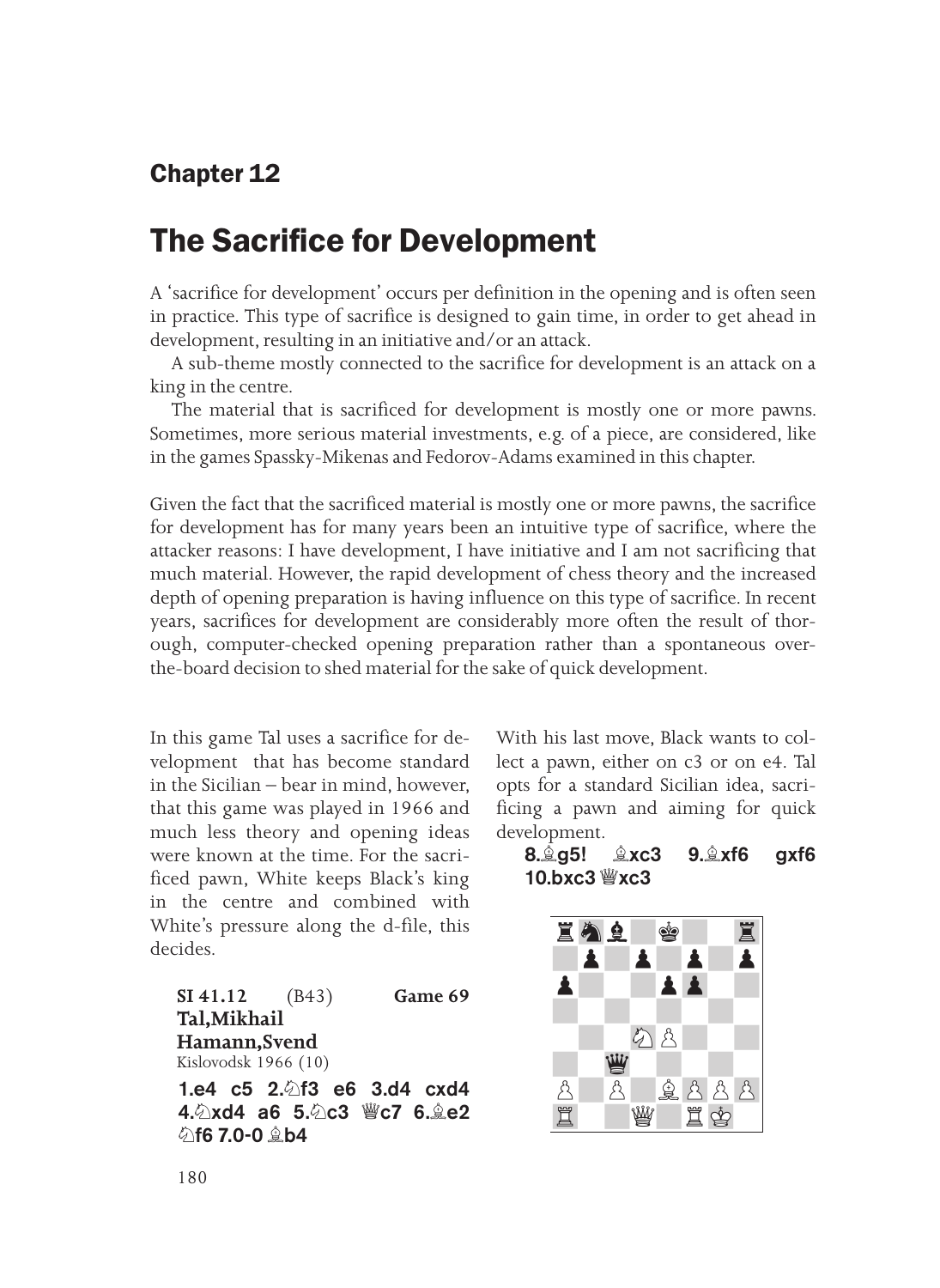Let's take stock. Black has won a pawn, but apart from his queen, all his pieces are on their initial squares, his kingside pawn structure is already damaged and his king is in the centre. White has completed his development, his pieces are ready for action. Common knowledge and logic tells us that White should have good compensation for the pawn.

#### 11. b1!

White develops his rook to the b-file and also prepares the standard rook lift to b3.

#### 11...۞c6 12.۞xc6

Black now faces a difficult choice  $-$  how to recapture?

#### 12...dxc6?!

After this recapture, White will quickly build up pressure on the d-file and gets a devastating attack on Black's king in the centre. After the other captures, White certainly has compensation, but matters look less dramatic for Black:

A) 12... Waxc6 13. Wid4 intending  $14.\n **2**b6$ :

B) Or 12...bxc6 13.Õb3 ©c5 14. Wed2, when Black's main problem is that it is difficult to develop and solve the problem of his king in the centre.

#### 13. lb3 響c5 14. 響d2



White now executes a classic type of attack, combining his d-file pressure

with motifs along the h5-e8 and h4-d8 diagonals. Black is not able to connect his rooks and solve the problem of his king.

#### 14...h5

Black indeed wants to eliminate the motifs along the h5-e8 diagonal by preventing the white bishop from coming to h5, and also wants to prevent the white queen from coming to h6. However, he falls far behind in development and the pressure on the d-file, combined with motifs on the h4-d8 diagonal, now decides.

However, Black did not really have any good moves here. I will give some lines to show White's attacking motifs: 14...e5 15. d1 響e7 16. 瞥h6! ge6 17.Õbd3.



analysis diagram

White will now collect the h7-pawn and also exchange the strong defender on e6. Black cannot connect his rooks and is unable to defend or create counterplay here.

A) 17... Lg8 (otherwise White plays 18.  $\mathscr{C}$  and follows up with  $\mathscr{L}$ g4, trading off the defender on e6)  $18.\n$ <sup>食xa2</sup> 19. kh7 *置f8* 20. 食g4 食e6 21. $\&$ xe6  $\&$ xe6 (21...fxe6 falls under a deadly pin after 22. *WH6 KH7* 23. *WH5*) 22. d6 We7 and now the d-file decides: 23. h3 with 24. hadd3, 25.  $\mathbb{Z}d7$ ,